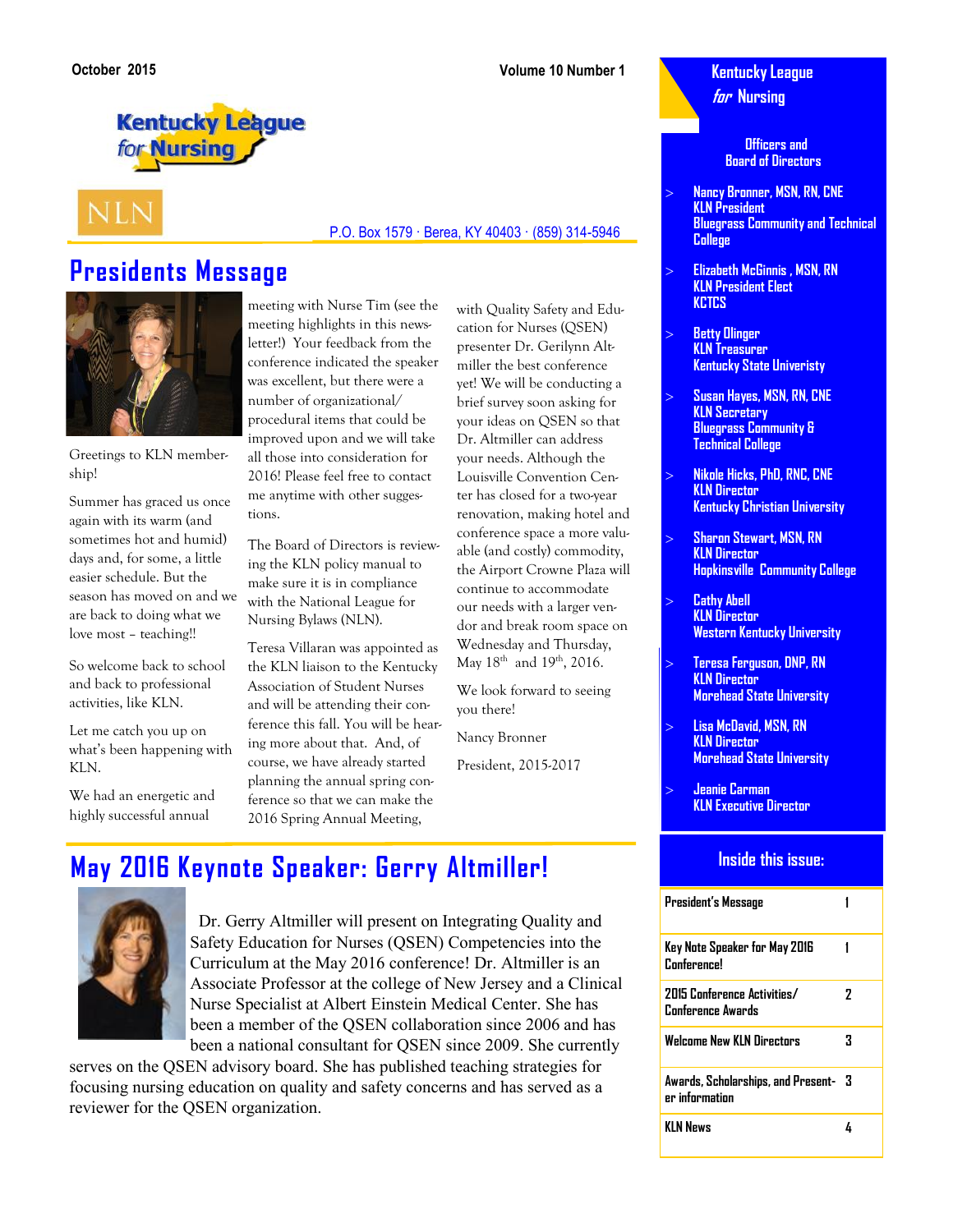# **Highlights of the May 2015 Conference!!**



Michele Dickens (Centered) received the Jo Ann Wever Award. The award was presented by Jo Ann Wever (Pictured left) and KLN President Cynthia Frazer (Pictured right).

Kristy McKinney and Sharon Stewart both were presented the Bro. Ignatius Perkins Scholarship. (From L to R: Kristy McKinney, KLN President Elect Nancy Bronner, Sharon Stewart and KLN Board Member Elizabeth McGinnis).



Kimberly Powell (Pictured left) was presented the Kathryn Mershon Scholarship by KLN Board Member Lisa McDavid (Pictured right).

KLN Executive Director Jeanie Carman with Jo Ann Wever at the 2015 Annual KLN Conference!



The KLN would like to thank Dr. Tim Bristol (Pictured left) for delivering an interactive presentation on flipping the classroom. Materials were provided and many different ideas were demonstrated to help better engage students during clinical and didactic settings!



### Thank You For Your Service to the KLN Cynthia Frazer and Charles "Chad" Rogers!



Cindy Frazer (Pictured far left) served as a Board member from 2007. She completed her two year run as President of the KLN in May 2015!

Charles "Chad" Rogers (Pictured near left) completed a three year term as a Board member in May 2015!

Thank you both for your service and commitment to the KLN!!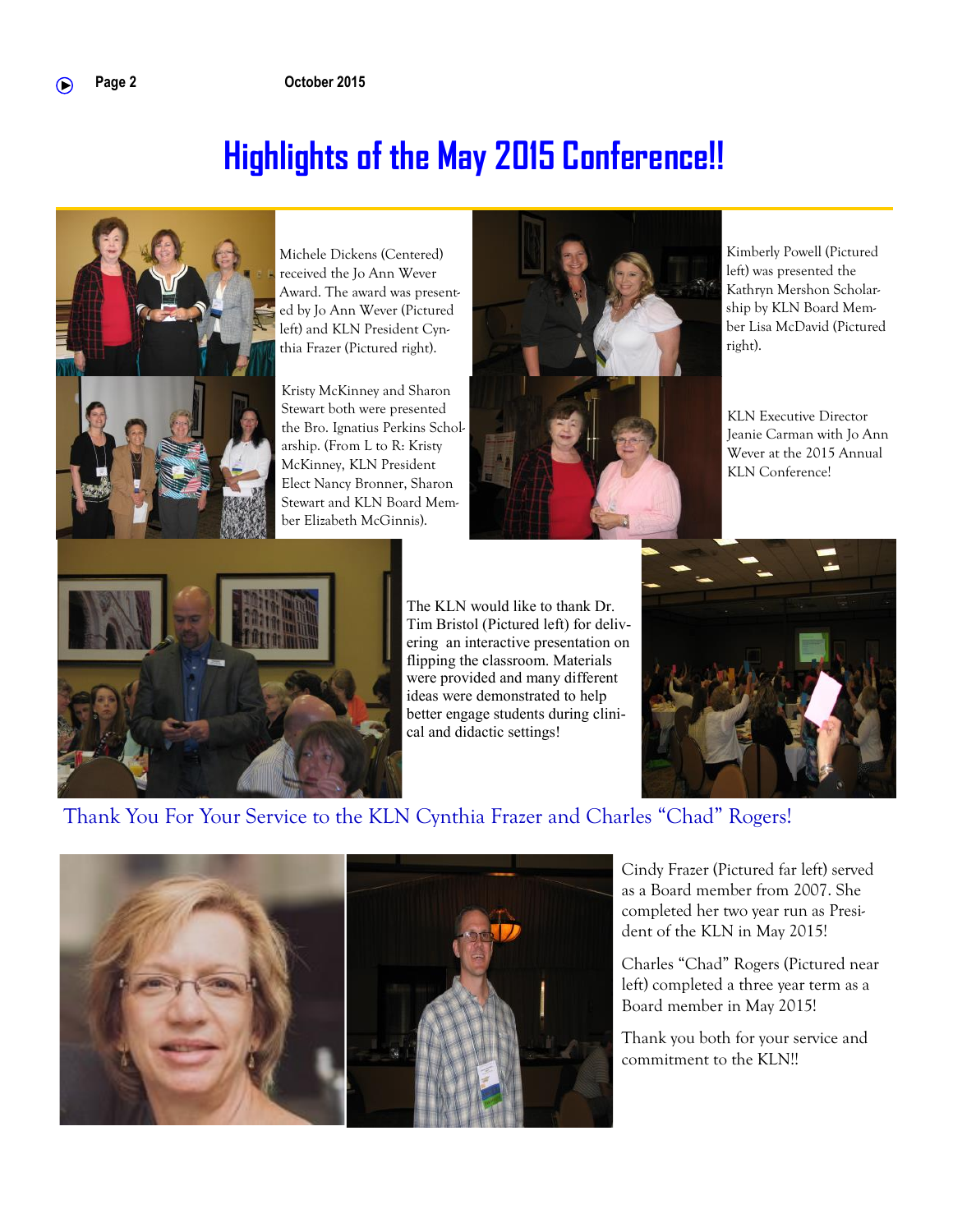#### **Page 3** ∩

#### **October 2015**

#### **Welcome to the New Board Members!!**



ciate Professor of Nursing at Morehead State University. Dr. Ferguson received a Doctorate of Nursing Practice degree at the University of Kentucky in 2012. She currently works part-time on the Women's Care Unit at St. Claire Regional Medical Center. Dr. Ferguson brings over 25 years of clinical experience in the areas of medical-surgical and maternity newborn nursing into the classroom and clinical setting. In addition, Dr. Ferguson has published three articles in peer-reviewed international nursing journals.



serves as the KLN consultant to the Kentucky Association of Nursing Students (KANS)! Teresa graduated

initially with a diploma in nursing and continued on to obtain her BSN and MSN. She has been a certified critical care nurse since 1994, and a board certified acute care nurse practitioner since 2006. She taught undergraduate nursing for 9 years. She received her Certification as a nurse educator this year. Teresa received the Brother Ignatius award from the KLN in 2014. and received the distinguished educator award from the Berea College Student Government Association. Teresa currently works for the University of Kentucky.



Sharon Stewart has been a registered nurse for over 30 years! She received her AAS degree in 1984 from

Hopkinsville Community College. She began her career at Jennie Stuart Medical Center and obtained a background in Med-Surg, PACU, orthopedics and ICU. She also served many years in staff education. She continued her education and obtained her BSN and MSN degrees during this time. Sharon currently teaches third semester nursing students at Hopkinsville Community College. She received the Perkin's Scholarship from KLN in May 2015 and successfully passed the Certification for Nurse Educator's Exam this past summer.

Teresa Villaran **KANS Update!**



Dr. Cathy Abell is a Professor in the School of Nursing at WKU. She is the Coordinator of the RN to BSN

Program. She has taught in the program since 2002. Dr. Abell is a member of Sigma Theta Tau, Kentucky Nurses Association, American Nurses Association, Kentucky League for Nursing, and the National League for Nursing. Her clinical background includes acute care, urgent care, and public health. She also has extensive experience in long-term care including Director of Nursing, Regional Nurse Consultant, Regional Quality Improvement Specialist, and Administrator.

#### **Watch for Updates to Our Webpage and Stay Connected with the KLN!!**

-Receive up-to-date information regarding the Kentucky League for Nursing

-Annual Conference Information

-CEU Opportunities

-Scholarship/Award Criteria and Applications

-Networking

-Become a Member

-Conference Registration and Membership dues easily accepted -Bro Ignatius Perkins online!!

**WWW.KYLEAGUENURSING.ORG**

WANT TO GET INVOLVED WITH KLN??

-Become a member!

-Submit an abstract for a poster or podium presentation!

-The KLN invites nursing students to present posters of research projects. (Registration fee is waived for students)

-The KLN seeks members to participate in peer review of submitted abstracts for presentation!

Contact the KLN if interested!!!

#### **Call for Presentations and Nominations for Awards!**

If you would like to present a poster or podium presentation, we are now accepting abstracts! **The deadline for abstract submission is February 1st, 2016!!**

Please submit nominations for the following awards and scholarships **by April 2nd, 2016!!**

Scholarship

-Kathryn Mershon Scholarship

-Jo Ann Wever Award